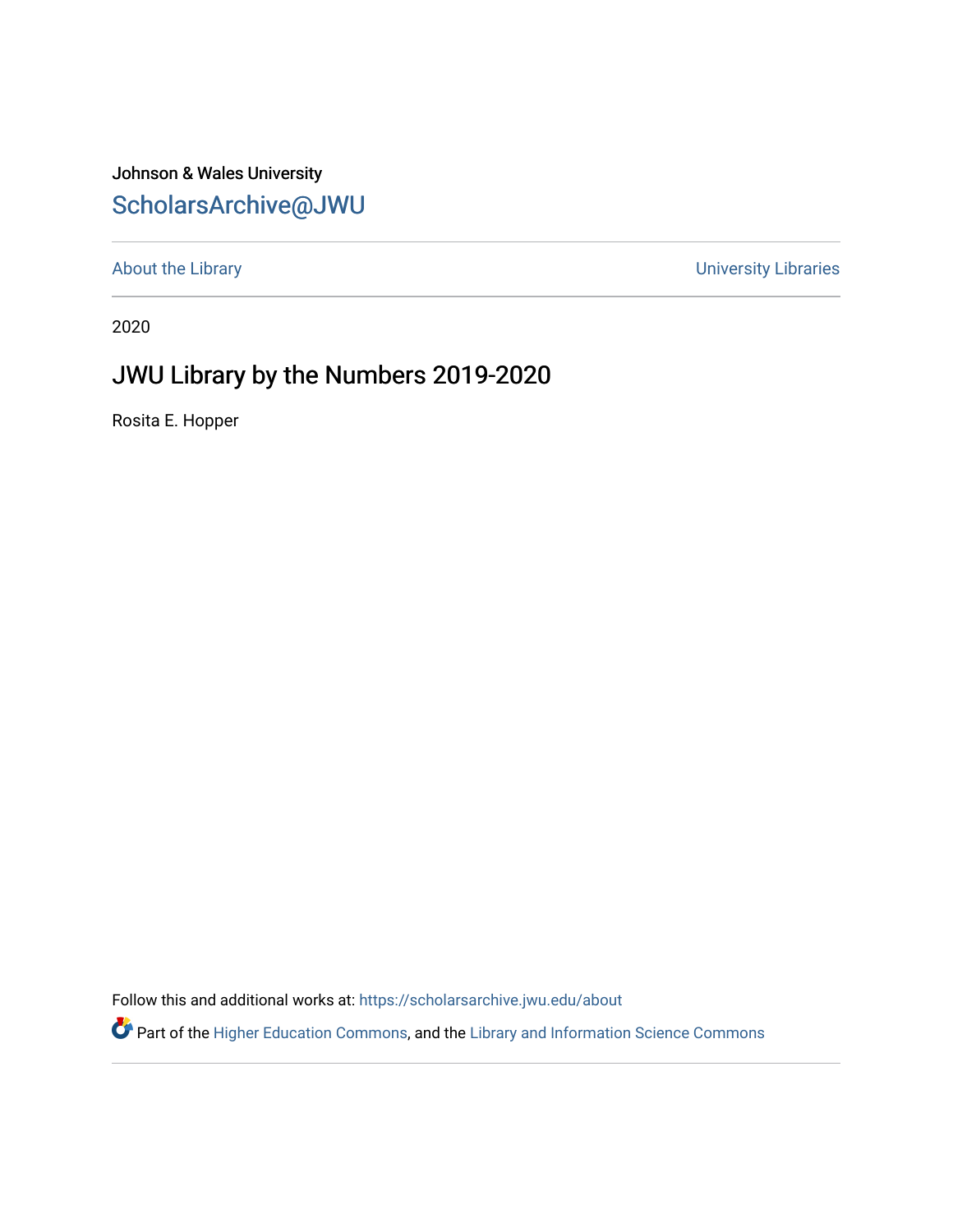

#### *Statement of Purpose*

*JWU Library exists to enrich the scholastic and cultural environment of Johnson & Wales University by making available a wide range of information resources and services that reflect the educational goals of the curriculum, cultivating the information literacy skills of all users in a manner that reinforces the values of the Institution and the library profession.*